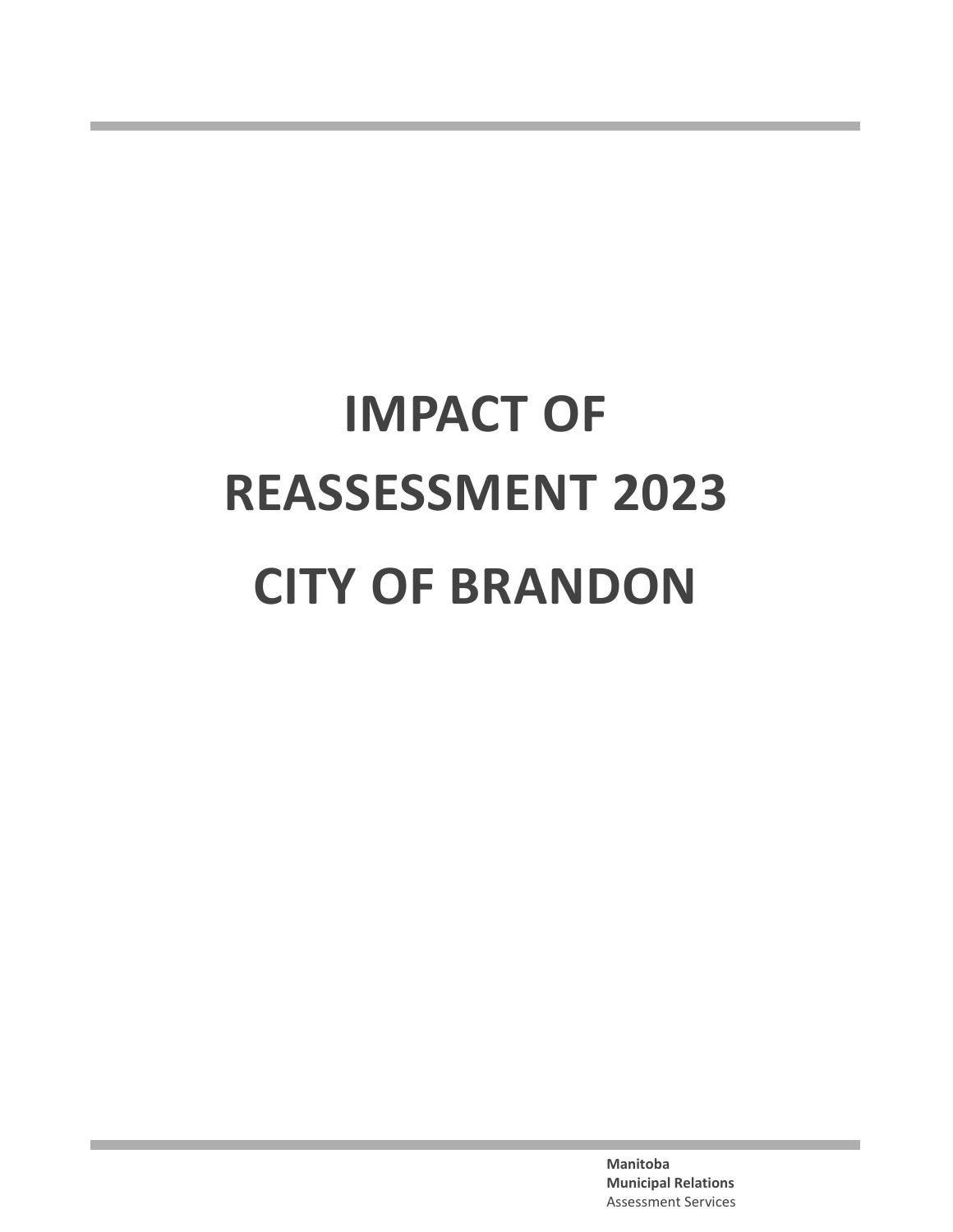#### **1. OVERVIEW OF REASSESSMENT 2023**

- · This report provides Council with an overview of the impact of Reassessment 2023 in your municipality.
- · For 2023, the assessed values of all properties will be updated to April 1, 2021 market values (reference date), from April 1, 2018 market values. Property assessments were last updated in 2020.
- The updated assessments will be used for 2023 property taxes.
- · This report will provide details on:
	- $\triangleright$  how taxable assessments have changed in your municipality and across the province
	- $\triangleright$  how Reassessment 2023 will impact municipal and school taxes.
- · Impacts in this report reflect Reassessment 2023 modeling. Some assessment changes could still occur in your municipality that affect actual impacts.

### **2. OBJECTIVES OF REASSESSING PROPERTY**

- The objectives of the province-wide reassessment are:
	- ÿ *Equity.* All properties across the Province are regularly reassessed to ensure assessments keep pace with changing market conditions.
	- $\triangleright$  **Fairness.** Property taxes are paid according to the market value of property. Keeping assessments current is one way to ensure everyone pays their fair share of taxes.
	- ÿ *Greater ratepayer understanding.* Updating assessments makes it easier for property owners to understand and evaluate their assessments.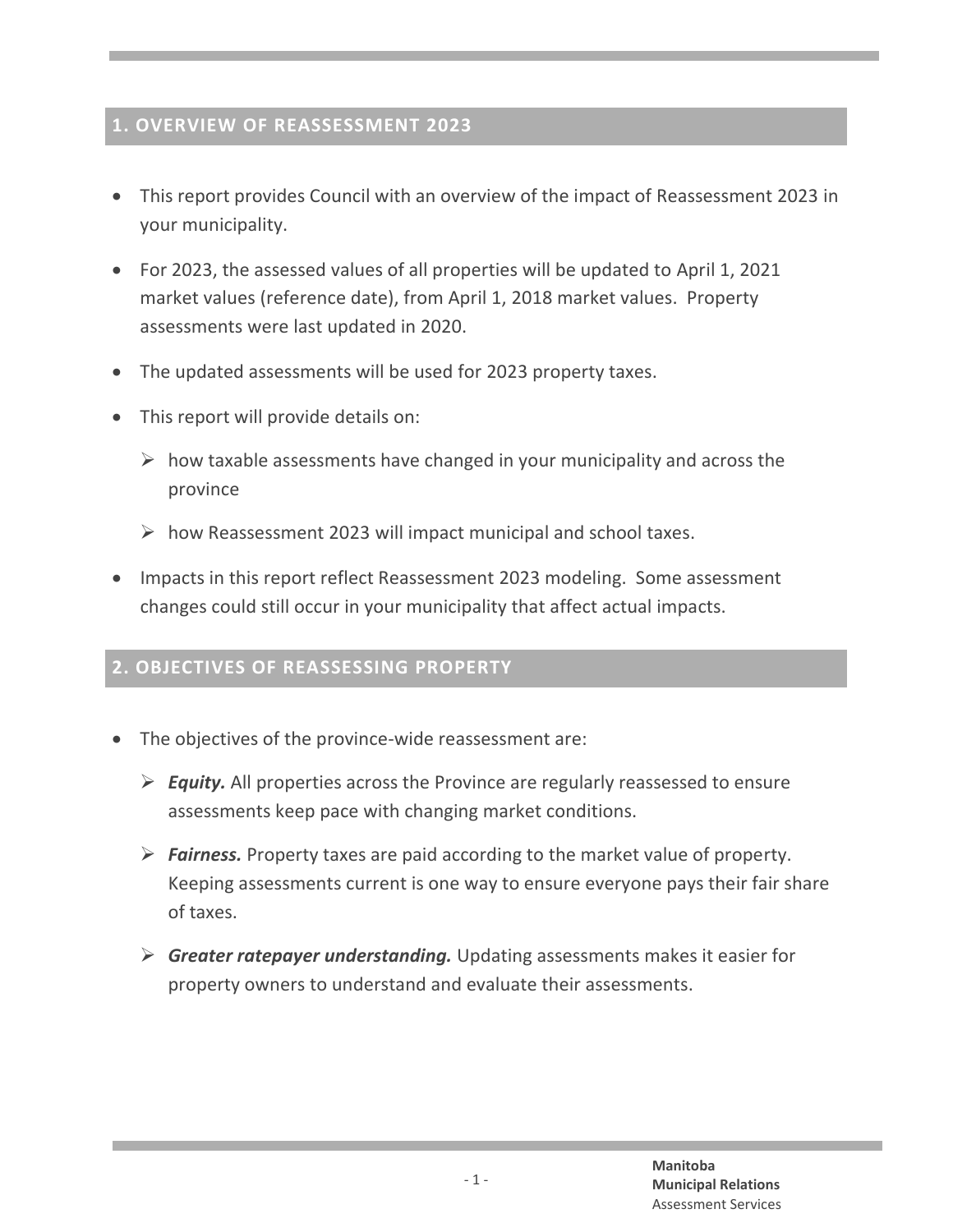# **3. CHANGES IN ASSESSMENT**

- · The reassessment reflects how property values have changed since the last reassessment in 2020. These can be attributed to a combination of:
	- $\triangleright$  changes to the supply and demand for real estate
	- $\triangleright$  new construction
	- $\triangleright$  improvements to existing properties.
- The Province's taxable assessment has increased by \$8.5 billion (10%) to \$96.4 billion (from \$87.9 billion).
- · Your municipality's taxable assessment has increased by \$116 million (4%) to \$3,045 million (from \$2,929 million).

| <b>Property Class</b>       | 2022(5)         | 2023(5)         | Change (\$)   | Change (%)       |
|-----------------------------|-----------------|-----------------|---------------|------------------|
| Single Family Residential   | 1,565,941,750   | 1,607,950,050   | 42,008,300    | 2.7              |
| Apartment                   | 197,871,620     | 230,235,390     | 32,363,770    | 16.4             |
| $\text{Condo}/\text{Co-op}$ | 214,929,120     | 215,250,640     | 321,520       | 0.2              |
| <b>Total Residential</b>    | \$1,978,742,490 | \$2,053,436,080 | \$74,693,590  | $3.8\%$          |
| Farm                        | 4,359,740       | 4,756,080       | 396,340       | $\overline{9.1}$ |
| Commercial / Industrial     | 838,062,970     | 876,242,430     | 38,179,460    | 4.6              |
| Institutional               | 102,690,460     | 104,388,500     | 1,698,040     | 1.7              |
| Pipeline                    | 837,200         | 902,200         | 65,000        | 7.8              |
| Railway                     | 4,566,680       | 5,307,220       | 740,540       | 16.2             |
| Designated Recreational     | 90,190          | 92,710          | 2,520         | 2.8              |
| <b>Total</b>                | \$2,929,349,730 | \$3,045,125,220 | \$115,775,490 | $4.0\%$          |

#### **Changes in Your Municipality's Taxable Assessment 2022 to 2023 – By Property Class**

- Includes all assessments subject to municipal taxation (excludes exempt assessment).

- Taxable Assessment is the portioned assessment.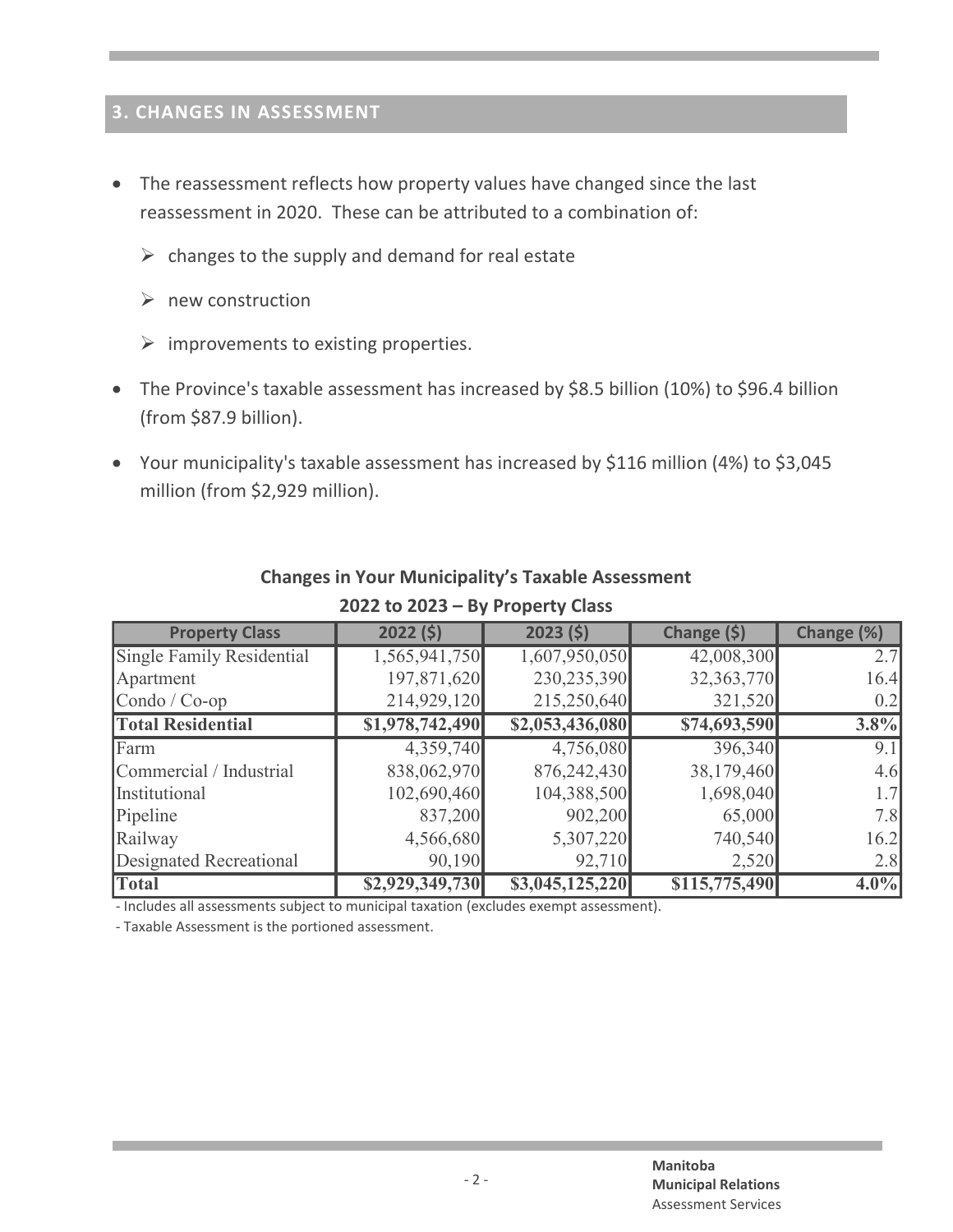# **4. IMPACT OF REASSESSMENT 2023 ON PROPERTY TAXES**

- · Assessment increases/decreases resulting from reassessment do not necessarily mean tax increases/decreases. Property assessment simply provides the basis for distributing taxes among property owners.
- Tax rates (mill rates) are set by:

| Council                | ⇨             | <b>Municipal Levy</b>         |
|------------------------|---------------|-------------------------------|
| <b>School Division</b> | $\Rightarrow$ | Special Levy                  |
| Province               | $\Rightarrow$ | <b>Education Support Levy</b> |

- Shifting of the three tax levies occurs between and within property classes when property assessments increase or decrease relative to the average (on a municipal, school division and province-wide basis). Only properties seeing above average assessment increases will likely have an increase in taxes.
- · The impact of Reassessment 2023 on property taxes (General Municipal Levy, Special Levy and Education Support Levy) in your municipality is shown on the following pages. Impacts do not take into account other taxes levied on a part of your municipality (e.g. local improvement and special services levies).

Property tax impacts have been calculated using the following methodology:

- $\triangleright$  **General Municipal Levy** A baseline for the municipal tax was determined by applying 2021 mill rates against the 2022 assessment (to estimate the 2022 general municipal levy). For estimated 2023 general municipal taxes, the general mill rates were recalculated to raise the same amount of tax on the 2023 assessment.
- **► School Division Special Levy** The Special Levy was based on the 2022 levy amount and reflects your municipality's new share of the school division's assessment and the impact of reassessment on provincial funding to school divisions.
- ÿ **Education Support Levy** The Education Support Levy was based on the 2022 levy amount and reflects how the assessment of properties subject to the levy in your municipality has changed relative to the assessment of all other municipalities in Manitoba. Residential and Farm properties do not pay the Education Support Levy.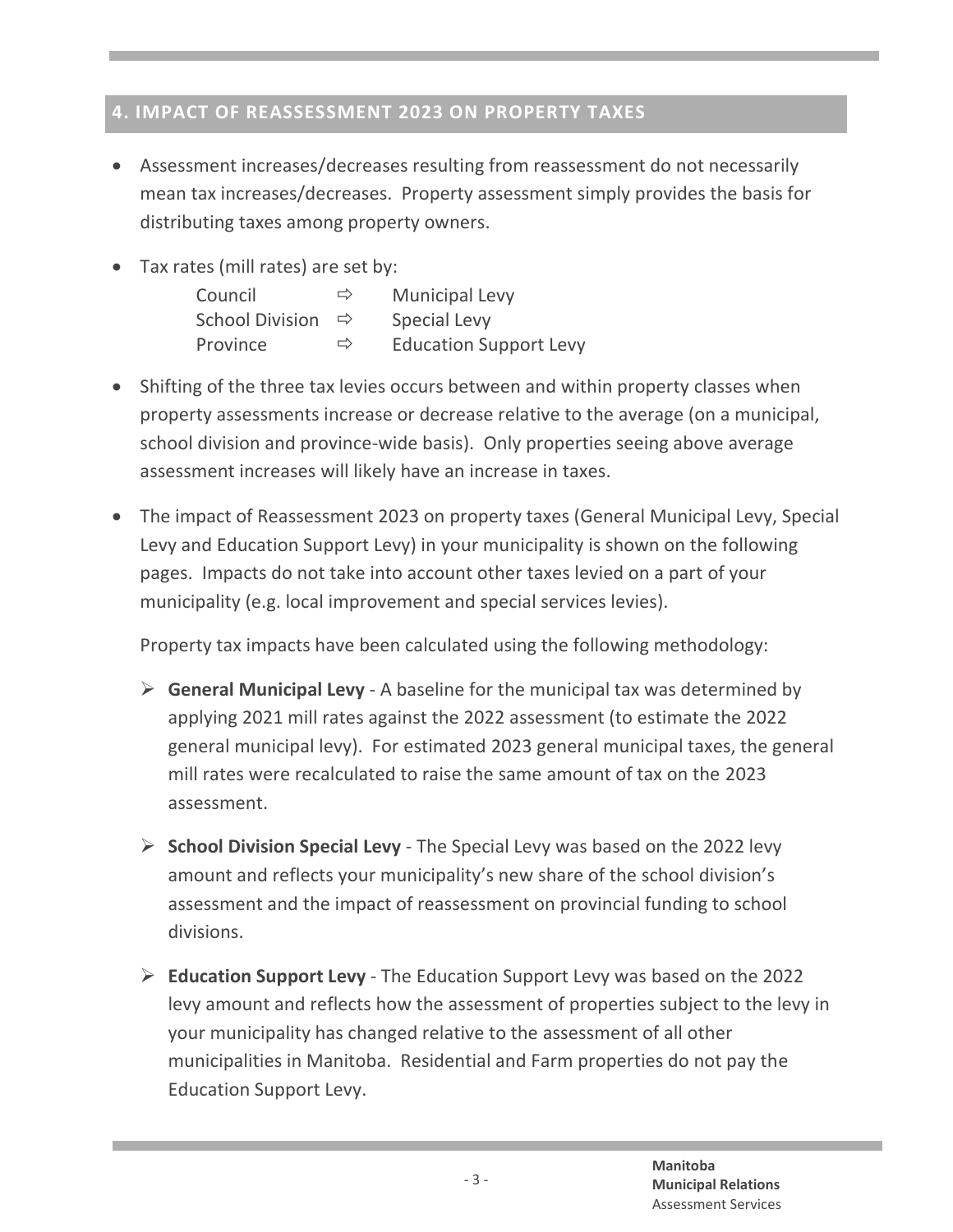· The table below illustrates how the property taxes of each class of property in your municipality are impacted by Reassessment 2023.

| <b>Property Class</b>       | 2022(5)      | 2023(5)      | Change (\$) | Change (%) |
|-----------------------------|--------------|--------------|-------------|------------|
| Single Family Residential   | 46,284,540   | 45,863,559   | (420, 981)  | (0.9)      |
| Apartment                   | 5,848,491    | 6,567,004    | 718,513     | 12.3       |
| $\text{Condo}/\text{Co-op}$ | 6,352,660    | 6,139,594    | (213,066)   | (3.4)      |
| <b>Total Residential</b>    | \$58,485,692 | \$58,570,157 | \$84,465    | $0.1\%$    |
| Farm                        | 128,861      | 135,658      | 6,797       | 5.3        |
| Commercial / Industrial     | 32,072,670   | 31,910,997   | (161, 673)  | (0.5)      |
| Institutional               | 2,422,896    | 2,369,683    | (53,213)    | (2.2)      |
| Pipeline                    | 32,040       | 32,856       | 816         | 2.6        |
| Railway                     | 174,767      | 193,278      | 18,511      | 10.6       |
| Designated Recreational     | 3,452        | 3,376        | (76)        | (2.2)      |
| Total                       | \$93,320,376 | \$93,216,006 | (S104, 370) | $(0.1\%)$  |

### **Total Tax Change – Municipal & School 2022 to 2023 – By Property Class**

- Changes in Total Tax reflect changes in your municipality's revised share of the divisions'/province's new total assessment.

· The graph below illustrates how the property taxes of individual properties in your municipality may be impacted by Reassessment 2023.

## **% of Properties with Tax Increases / Decreases**



|                          | Number of         |
|--------------------------|-------------------|
|                          | <b>Properties</b> |
| With Tax Increases:      | 5,118             |
| With Tax Decreases:      | 11.305            |
| <b>Total Properties:</b> | 16,423            |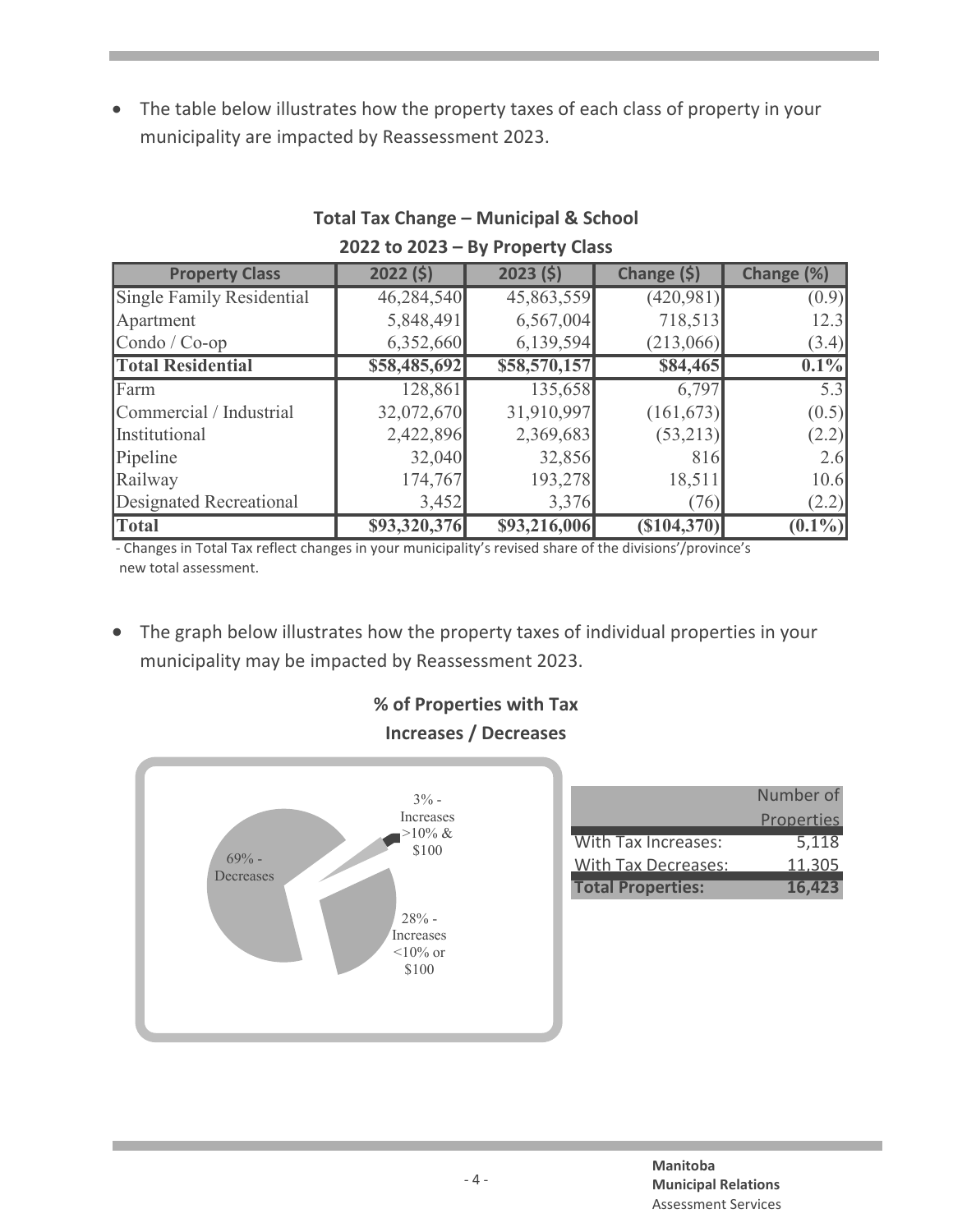· The table below illustrates how the Municipal Levy of each class of property in your municipality is impacted by Reassessment 2023.

| <b>Property Class</b>            | 2022(5)      | 2023(5)        | Change (\$)       | Change (%) |
|----------------------------------|--------------|----------------|-------------------|------------|
| <b>Single Family Residential</b> | 23,310,609   | 23,025,845     | (284, 764)        | (1.2)      |
| Apartment                        | 2,945,517    | 3,296,971      | 351,454           | 11.9       |
| Condo / $Co$ -op                 | 3,199,435    | 3,082,389      | (117,046)         | (3.7)      |
| <b>Total Residential</b>         | \$29,455,561 | \$29,405,205   | $($ \$50,356) $ $ | $(0.2\%)$  |
| Farm                             | 64,899       | 68,107         | 3,208             | 4.9        |
| Commercial / Industrial          | 12,475,405   | 12,547,792     | 72,387            | 0.6        |
| Institutional                    | 1,528,650    | 1,494,843      | (33,807)          | (2.2)      |
| Pipeline                         | 12,463       | 12,920         | 457               | 3.7        |
| Railway                          | 67,980       | 75,999         | 8,019             | 11.8       |
| <b>Designated Recreational</b>   | 1,343        | 1,328          | (15)              | (1.1)      |
| <b>Total</b>                     | \$43,606,300 | $$43,606,300*$ | $$0*$             | $0.0\%$    |

#### **Tax Change – Municipal Levy 2022 to 2023 – By Property Class**

\*May not add due to rounding.

- · Properties with an assessment increase less than 4.0**%** should see a municipal tax decrease.
- · Properties with an assessment increase greater than 4.0% should see a municipal tax increase.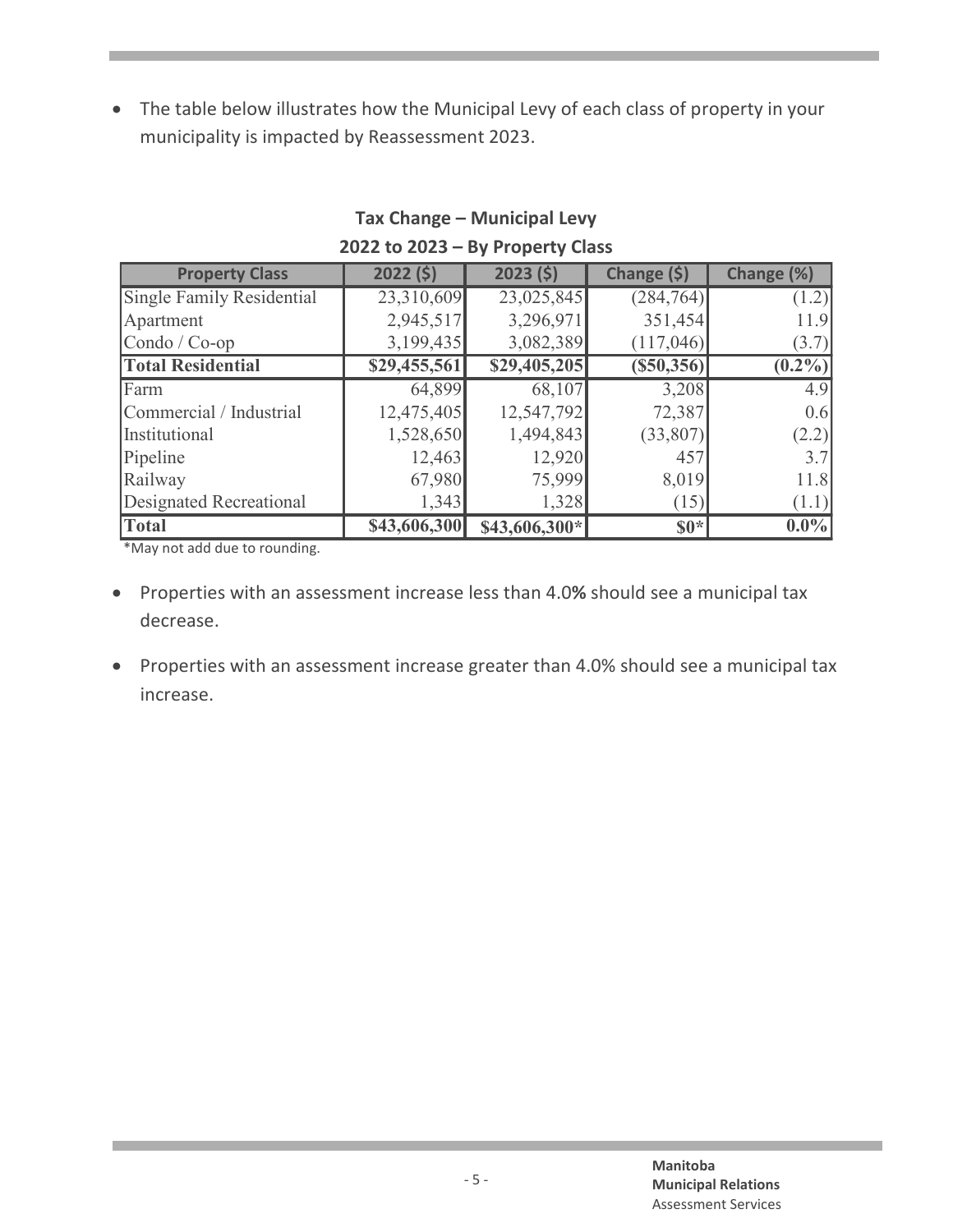# **5. COUNCIL'S OPTIONS TO MODERATE IMPACTS**

- · **Phase-in tax increases and decreases.** *The Municipal Assessment Act* provides council with the flexibility to phase-in substantial tax increases that property owners would otherwise find difficult to absorb. Council may, by by-law, phase-in:
	- $\triangleright$  increases and decreases in both municipal and education taxes.
	- $\triangleright$  tax changes for all, or some, property classes or individual properties.
- · **Vary property class portion percentages.** *The Municipal Assessment Act* gives municipalities authority to vary property class portions, for municipal tax purposes. Councils may, by by-law, vary property class portions to mitigate tax shifting that occurs between property classes as a result of the reassessment. A provincial regulation is required.
- · **Establish a tax credit program.** *The Municipal Act* provides municipalities with authority to establish a financial assistance program, by by-law, to provide a tax credit for municipal taxes. Tax credit programs are flexible and Council may tailor them to fit local circumstances by setting the criteria and conditions of the credit.
- · **Other Municipal Tax Tools.** *The Municipal Act* also provides municipalities with other tax tools, such as special service levies or local urban districts, to manage the distribution of municipal taxes.

## **6. PROVINCIAL PROPERTY TAX REDUCTION**

· **Education Property Tax Rebate.** For 2022, owners of residential and farm properties will receive a 37.5 per cent rebate of the school division special levy payable. This will increase to 50 per cent in 2023. Residential properties include single dwelling units, condos and multiple unit dwellings. For 2022 and 2023, owners of other properties (such as commercial, industrial, railway, institutional, pipelines and designated recreational) will receive a 10 per cent rebate of the total of both the school division special levy and the education support levy payable. For more information, visit

https://www.gov.mb.ca/edupropertytax/index.html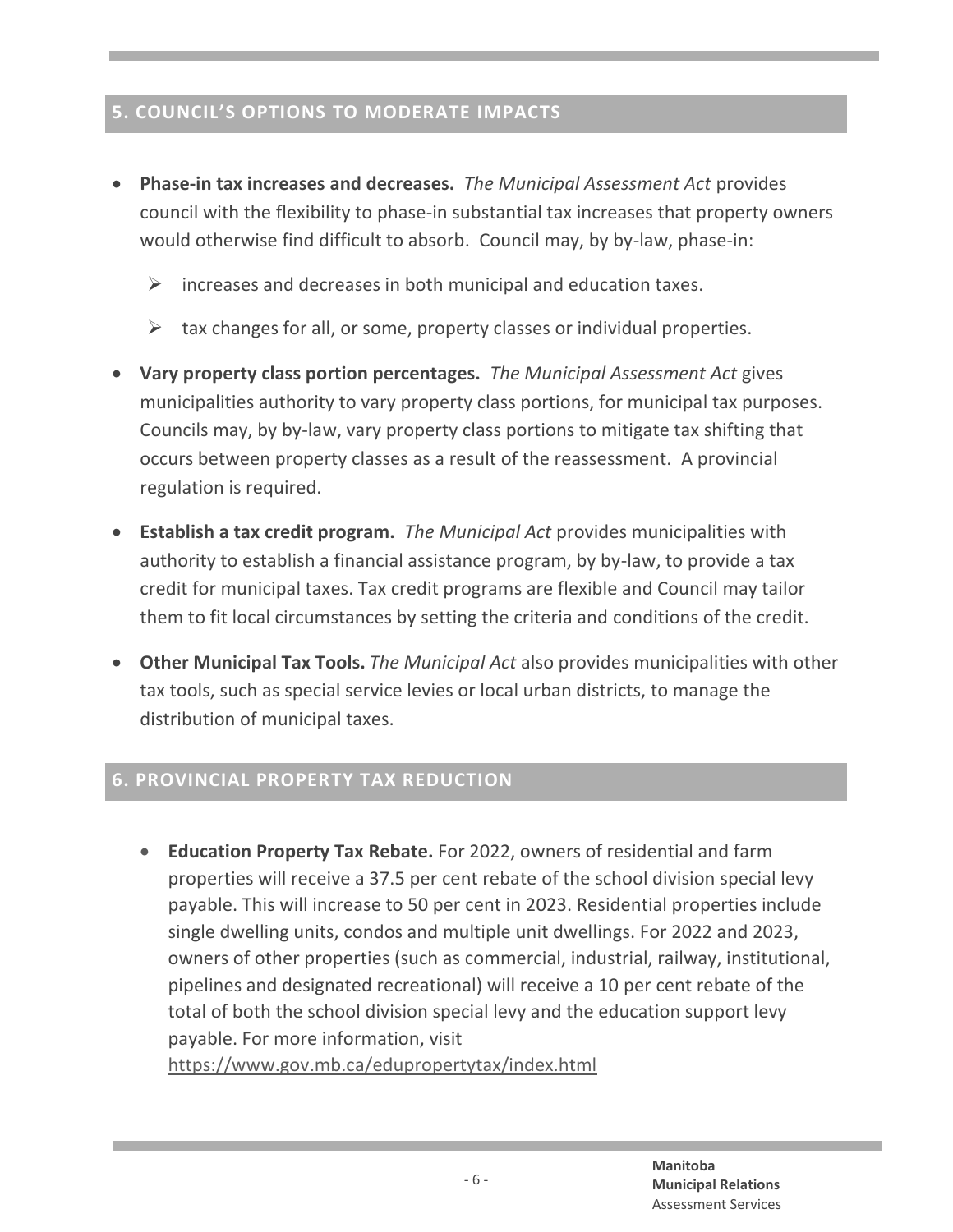- · **Manitoba Residential Renters Tax Credit.** Commencing in 2022, the renters Education Property Tax Credit will become the Manitoba Residential Renters Tax Credit. Unlike the Education Property Tax Credit, which will continue to be adjusted as the Education Property Tax Rebate increases, the maximum annual amount of the Renters Credit will be fixed at \$525.
- · **Education Property Tax Credit.** Tax credit for homeowners to a maximum of \$438 in 2022 (\$350 in 2023), and an additional income tested \$250 in 2022 (\$200 in 2023) for seniors 65 and over.
- · **Seniors' School Tax Rebate.** Tax credit for senior homeowners to an income tested maximum of \$294 in 2022 (\$235 in 2023).
- · **Homeowner's School Tax Assistance.** Tax credit for lower income pensioner homeowners of a maximum \$109.38 in 2022 (\$87.50 in 2023).
- · **Farmland School Tax Rebate.** Tax credit for farmland owners on 50% in 2022 (40% in 2023) of school taxes to a maximum of \$3,125 (\$2,500 in 2023).

## **7. INFORMING THE PUBLIC ABOUT REASSESSMENT 2023**

- · Ratepayers have been informed, or can receive additional information, about Reassessment 2023 in the following ways:
	- ÿ *A Provincial website*, providing property assessments, maps and answers to frequently asked questions, is available. Anyone with internet access can obtain this information at https://manitoba.ca/openmb/infomb/departments/index.html or www.gov.mb.ca/assessment.
	- ÿ *MyPropertyMB*: Manitobans can now access and receive their assessment notice and detailed property assessment information online by creating an account at https://manitoba.ca/myproperty
	- ÿ *A toll free customer service line* is available for ratepayers to contact their local assessment office and speak to an assessor. The toll free phone number is provided on both the assessment notice and the assessment brochure.